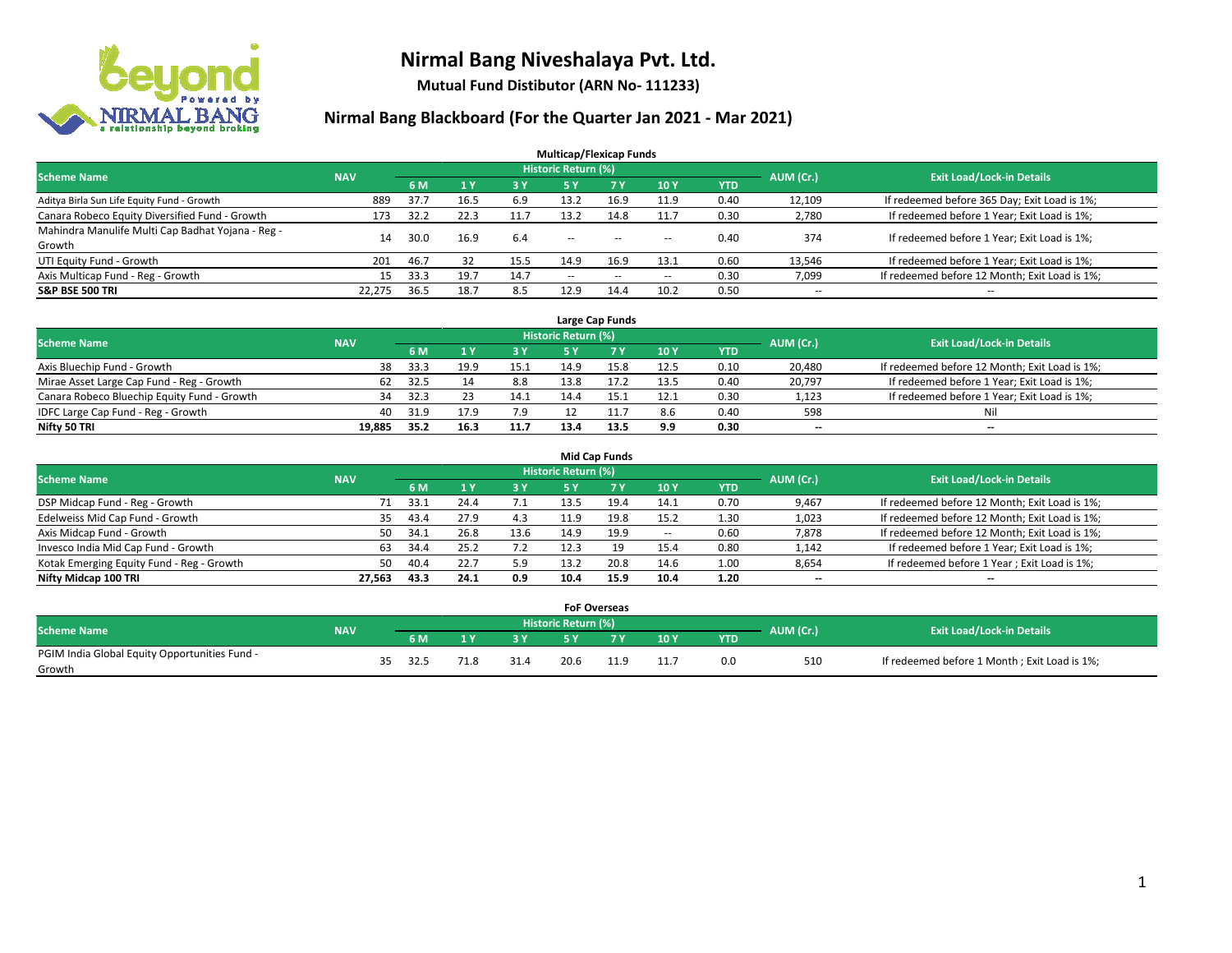

**Mutual Fund Distibutor (ARN No- 111233)**

| Large & Midcap                                   |            |      |              |           |                            |      |      |            |           |                                              |  |  |  |
|--------------------------------------------------|------------|------|--------------|-----------|----------------------------|------|------|------------|-----------|----------------------------------------------|--|--|--|
| <b>Scheme Name</b>                               | <b>NAV</b> |      |              |           | <b>Historic Return (%)</b> |      |      |            | AUM (Cr.) | <b>Exit Load/Lock-in Details</b>             |  |  |  |
|                                                  |            | 6 M  | $\sqrt{1}$ Y | <b>3Y</b> | 5 Y                        | 7Y   | 10Y  | <b>YTD</b> |           |                                              |  |  |  |
| Mirae Asset Emerging Bluechip Fund - Growth      | 71         | 36.4 | 22.9         | 10.4      | 17.3                       | 24.7 | 20.2 | 0.70       | 13,405    | If redeemed before 1 Year; Exit Load is 1%;  |  |  |  |
| Canara Robeco Emerging Equities - Growth         | 121        | 37.2 | 24.9         | 7.4       | 13.8                       | 23   | 17.7 | 0.50       | 6,881     | If redeemed before 1 Year; Exit Load is 1%;  |  |  |  |
| Principal Emerging Bluechip Fund - Growth        | 133        | 37.0 | 22.8         | 5.4       | 13.9                       | 20.4 | 14.7 | 0.50       | 2,324     | If redeemed before 365 Day; Exit Load is 1%; |  |  |  |
| Invesco India Growth Opportunities Fund - Growth | 41         | 31.0 | 13.8         | 8.1       | 12.6                       | 15.3 | 11.5 | 0.40       | 3,278     | If redeemed before 1 Year; Exit Load is 1%;  |  |  |  |
| Kotak Equity Opportunities Fund - Reg - Growth   | 150        | 30.6 | 17.1         |           |                            | 16.2 | 11.6 | 0.70       | 4,365     | If redeemed before 1 Year; Exit Load is 1%;  |  |  |  |
| Tata Large & Mid Cap Fund - Reg - Growth         | 254        | 31.2 | 15.6         | 7.9       | 10.6                       | 14.9 | 11.4 | 0.20       | 1,849     | If redeemed before 365 Day; Exit Load is 1%; |  |  |  |
| NIFTY Large Midcap 250 TRI                       | 9,033      | 37.9 | 21.4         | 7.1       | 13.2                       | 16.3 | 11.6 | 0.70       | --        | --                                           |  |  |  |

| <b>Focused Funds</b>                                |            |      |      |      |                     |      |        |            |           |                                               |  |  |  |
|-----------------------------------------------------|------------|------|------|------|---------------------|------|--------|------------|-----------|-----------------------------------------------|--|--|--|
| <b>Scheme Name</b>                                  | <b>NAV</b> |      |      |      | Historic Return (%) |      |        |            | AUM (Cr.) | <b>Exit Load/Lock-in Details</b>              |  |  |  |
|                                                     |            | 6 M  |      | 3 Y  | 5 Y                 |      | 10Y    | <b>YTD</b> |           |                                               |  |  |  |
| Axis Focused 25 Fund - Growth                       | 37         | 37.2 |      | 12.2 | 16.2                | 17.4 | $\sim$ | 0.40       | 13,359    | If redeemed before 12 Month; Exit Load is 1%; |  |  |  |
| ICICI Prudential Focused Equity Fund - Ret - Growth | 37         | 28.6 | 25.2 | 7.1  | 10.7                | 12.1 | 9.2    | 0.90       | 894       | If redeemed before 1 Year; Exit Load is 1%;   |  |  |  |
| SBI Focused Equity Fund - Growth                    | 177        | 28.1 |      | 8.7  | 13.4                |      | 14.9   | 0.40       | 12,020    | If redeemed before 1 Year; Exit Load is 1%;   |  |  |  |
| <b>S&amp;P BSE 500 TRI</b>                          | 22.275     | 36.5 | 18.7 | 8.5  | 12.9                | 14.4 | 10.2   | 0.50       | $- -$     | $\overline{\phantom{a}}$                      |  |  |  |

| <b>Small Cap Funds</b>             |            |           |                                  |      |              |      |                          |            |       |                                               |  |  |  |
|------------------------------------|------------|-----------|----------------------------------|------|--------------|------|--------------------------|------------|-------|-----------------------------------------------|--|--|--|
| <b>Scheme Name</b>                 | <b>NAV</b> | AUM (Cr.) | <b>Exit Load/Lock-in Details</b> |      |              |      |                          |            |       |                                               |  |  |  |
|                                    |            | 6 M       |                                  | 3 Y  |              |      | 10Y                      | <b>YTD</b> |       |                                               |  |  |  |
| Axis Small Cap Fund - Reg - Growth | 40         | 41.7      |                                  | 10.3 |              | 21.4 | $\overline{\phantom{a}}$ | 0.70       | 3,366 | If redeemed before 12 Month; Exit Load is 1%; |  |  |  |
| DSP Small Cap Fund - Reg - Growth  | 72.        | 45.6      | .32.T                            | 0.2  | q q          |      | 15.3                     | 0.60       | 5,791 | If redeemed before 12 Month; Exit Load is 1%; |  |  |  |
| SBI Small Cap Fund - Growth        |            | 48.1      | 34.7                             | 4.8  | 15.6         |      | 19                       | 1.00       | 6,202 | If redeemed before 1 Year; Exit Load is 1%;   |  |  |  |
| Nifty Smallcap 100 TRI             | 8.898      | 54.8      | 23.2                             | -6.9 | . . <i>.</i> | 12.1 |                          | 1.20       | $- -$ | $- -$                                         |  |  |  |

| ELSS Schemes (Tax Saving u/s 80-C)           |                                  |      |           |      |           |        |            |            |           |        |  |  |  |
|----------------------------------------------|----------------------------------|------|-----------|------|-----------|--------|------------|------------|-----------|--------|--|--|--|
| <b>Scheme Name</b>                           | <b>Exit Load/Lock-in Details</b> |      |           |      |           |        |            |            |           |        |  |  |  |
|                                              | <b>NAV</b>                       | 6 M  | <b>1Y</b> | 3 Y  | <b>5Y</b> | 7V     | <b>10Y</b> | <b>YTD</b> | AUM (Cr.) |        |  |  |  |
| Aditya Birla Sun Life Tax Relief 96 - Growth | 37                               | 25.7 | 15.5      |      | 11.2      | 16.3   | 11.7       | 0.40       | 12,118    | Nil    |  |  |  |
| Axis Long Term Equity Fund - Growth          | 60                               | 36.9 | 21        | 12.8 | 14.1      | 19.3   | 16.4       | 0.50       | 25,618    | Nil    |  |  |  |
| Canara Robeco Equity Tax Saver Fund - Growth | 88                               | 38.3 | 27.9      | 13.6 | 13.8      | 15.9   | 12.4       | 0.50       | 1,333     | Nil    |  |  |  |
| Invesco India Tax Plan - Growth              | 64                               | 32.7 | 19.3      | 9.1  | 12.5      | 16.7   | 13.1       | 0.20       | 1,280     | Nil    |  |  |  |
| Mirae Asset Tax Saver Fund - Reg - Growth    | 23                               | 37.6 | 21.9      | 11.1 | 18.2      | $\sim$ | $\sim$     | 0.50       | 5,045     | Nil    |  |  |  |
| S&P BSE 200 TRI                              | 7,198                            | 35.8 | 18.2      | 9.8  | 13.3      | 14.4   | 10.4       | 0.40       | $- -$     | $\sim$ |  |  |  |
|                                              |                                  |      |           |      |           |        |            |            |           |        |  |  |  |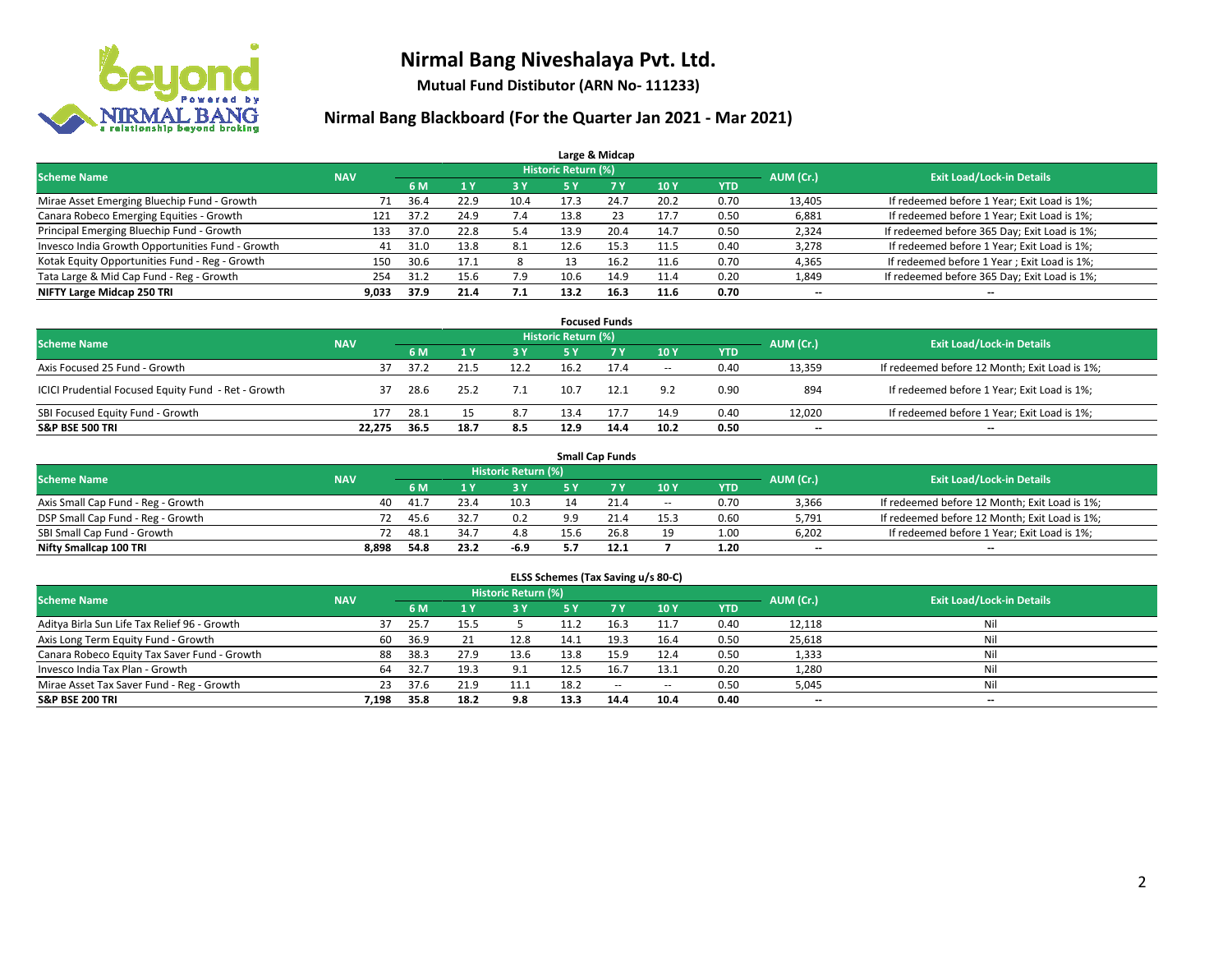

**Mutual Fund Distibutor (ARN No- 111233)**

| <b>Solution Oriented</b>                                  |            |      |      |                            |      |           |        |            |           |                                                                                                                                                           |  |  |  |
|-----------------------------------------------------------|------------|------|------|----------------------------|------|-----------|--------|------------|-----------|-----------------------------------------------------------------------------------------------------------------------------------------------------------|--|--|--|
| <b>Scheme Name</b>                                        | <b>NAV</b> |      |      | <b>Historic Return (%)</b> |      |           |        |            | AUM (Cr.) | <b>Exit Load/Lock-in Details</b>                                                                                                                          |  |  |  |
|                                                           |            | 6 M  | 1 Y  | 3 Y                        | 5 Y  | <b>7Y</b> | 10Y    | <b>YTD</b> |           |                                                                                                                                                           |  |  |  |
| <b>HDFC Childrens Gift Fund</b>                           | 147        | 27.4 | 17.7 | 7.7                        | 11.8 | 14.4      | 13.1   | 0.40       | 3.798     | If redeemed before 1 Year; Exit Load is 3%; If redeemed bet. 1 Year<br>to 2 Year; Exit Load is 2%; If redeemed bet. 2 Year to 3 Year; Exit<br>Load is 1%; |  |  |  |
| Tata Retirement Savings Fund - Moderate Plan - Reg        | 37         | 24.4 | 15.4 | 6.6                        | 12.3 | 16.9      | $\sim$ | 0.40       | 1,252     | If redeemed before 61 Month; Exit Load is 1%;                                                                                                             |  |  |  |
| Tata Retirement Savings Fund - Progressive Plan -<br>Reg  | 36         | 27.9 | 14.9 | 6.5                        | 12.9 | 16.7      | $\sim$ | 0.40       | 889       | If redeemed before 61 Month; Exit Load is 1%;                                                                                                             |  |  |  |
| Tata Retirement Savings Fund - Reg - Conservative<br>Plan | 23         | 9.5  | 11.8 | 6.7                        | 9.1  | 10.3      | $\sim$ | 0.20       | 157       | If redeemed before 61 Month: Exit Load is 1%:                                                                                                             |  |  |  |
| <b>S&amp;P BSE 200 TRI</b>                                | 7.198      | 35.8 | 18.2 | 9.8                        | 13.3 | 14.4      | 10.4   | 0.40       | --        | --                                                                                                                                                        |  |  |  |

| <b>Index Fund</b>                                  |            |                                  |      |      |      |           |      |            |       |                                               |  |  |  |  |
|----------------------------------------------------|------------|----------------------------------|------|------|------|-----------|------|------------|-------|-----------------------------------------------|--|--|--|--|
| <b>Scheme Name</b>                                 | AUM (Cr.)  | <b>Exit Load/Lock-in Details</b> |      |      |      |           |      |            |       |                                               |  |  |  |  |
|                                                    | <b>NAV</b> | 6 M                              |      | 3 Y  | 5 Y  | <b>7Y</b> | 10Y  | <b>YTD</b> |       |                                               |  |  |  |  |
| HDFC Index Fund-NIFTY 50 Plan                      | 128        | 34.9                             | 15.2 | 11.1 | 12.8 | 12.9      | 9.2  | 0.30       | 2,193 | If redeemed before 3 Day; Exit Load is 0.25%; |  |  |  |  |
| ICICI Prudential Nifty Next 50 Index Fund - Growth | 29         | 27.0                             | 15.2 | 1.9  | 10.4 | 14.1      | 10.3 | 0.80       | 894   | Nil                                           |  |  |  |  |
| UTI Nifty Index Fund - Growth                      | 93         | 35.0                             | 15.6 | 11.3 |      |           | 9.2  | 0.30       | 3,037 | Nil                                           |  |  |  |  |
| Nifty 50 TRI                                       | 19,885     | 35.2                             | 16.3 | 11.7 | 13.4 | 13.5      | 9.9  | 0.30       | $- -$ | $\overline{\phantom{a}}$                      |  |  |  |  |

|                                       |            |       |      |                            |      | <b>Contra/Value Fund</b> |      |      |           |                                             |
|---------------------------------------|------------|-------|------|----------------------------|------|--------------------------|------|------|-----------|---------------------------------------------|
| <b>Scheme Name</b>                    | <b>NAV</b> |       |      | <b>Historic Return (%)</b> |      |                          |      |      | AUM (Cr.) | <b>Exit Load/Lock-in Details</b>            |
|                                       |            | 6 M   |      | 2 V.                       |      | 7 V                      | 10Y  | YTD  |           |                                             |
| Invesco India Contra Fund - Growth    | 60         | -32.3 |      |                            |      | 18.5                     | 13.3 | 0.50 | 5,609     | If redeemed before 1 Year; Exit Load is 1%; |
| UTI Value Opportunities Fund - Growth |            | 34.9  | 19.5 |                            |      |                          | 10.4 | 0.50 | 4,931     | If redeemed before 1 Year; Exit Load is 1%; |
| <b>S&amp;P BSE 500 TRI</b>            | 22.275     | 36.5  | 18.7 | 8.5                        | 12.9 | 14.4                     | 10.2 | 0.50 | $- -$     | $- -$                                       |

| Sector/Thematic                                                           |            |      |                |                     |      |                |      |            |           |                                               |  |  |  |
|---------------------------------------------------------------------------|------------|------|----------------|---------------------|------|----------------|------|------------|-----------|-----------------------------------------------|--|--|--|
| <b>Scheme Name</b>                                                        | <b>NAV</b> |      |                | Historic Return (%) |      |                |      |            | AUM (Cr.) | <b>Exit Load/Lock-in Details</b>              |  |  |  |
|                                                                           |            | 6 M  | A <sub>Y</sub> | <b>3Y</b>           | 5 Y  | 7 <sub>V</sub> | 10Y  | <b>YTD</b> |           |                                               |  |  |  |
| Canara Robeco Consumer Trends Fund - Reg -<br>Growth                      | 52         | 34.1 | 21.4           | 11.9                | 15.2 | 18.3           | 13.7 | 0.80       | 460       | If redeemed before 1 Year; Exit Load is 1%;   |  |  |  |
| Mirae Asset Great Consumer Fund - Growth                                  | 42         | 27.6 | 11.9           | 7.7                 | 13.8 | 16             | --   | 0.90       | 1,057     | If redeemed before 1 Year; Exit Load is 1%;   |  |  |  |
| ICICI Prudential Technology Fund - Growth                                 | 100        | 80.8 | 70.5           | 28.1                | 19.2 | 17.9           | 17.2 | 0.90       | 938       | If redeemed before 15 Day; Exit Load is 1%;   |  |  |  |
| Nippon India Pharma Fund - Growth                                         | 255        | 35.8 | 66.8           | 21                  | 11.2 | 17.1           | 15.9 | 0.70       | 4,151     | If redeemed before 1 Month; Exit Load is 1%;  |  |  |  |
| BNP Paribas India Consumption Fund - Reg - Growth                         | 15         | 23.9 | 18.3           | $\sim$              | --   | $\sim$         | --   | 0.50       | 613       | If redeemed before 12 Month; Exit Load is 1%; |  |  |  |
| ICICI Prudential Banking and Financial Services Fund -<br>Retail - Growth | 66         | 37.8 | $-5.3$         |                     | 13.6 | 16.9           | 13.1 | 0.70       | 3,289     | If redeemed before 15 Day; Exit Load is 1%;   |  |  |  |
| <b>S&amp;P BSE 500 TRI</b>                                                | 22.275     | 36.5 | 18.7           | 8.5                 | 12.9 | 14.4           | 10.2 | 0.50       | --        | --                                            |  |  |  |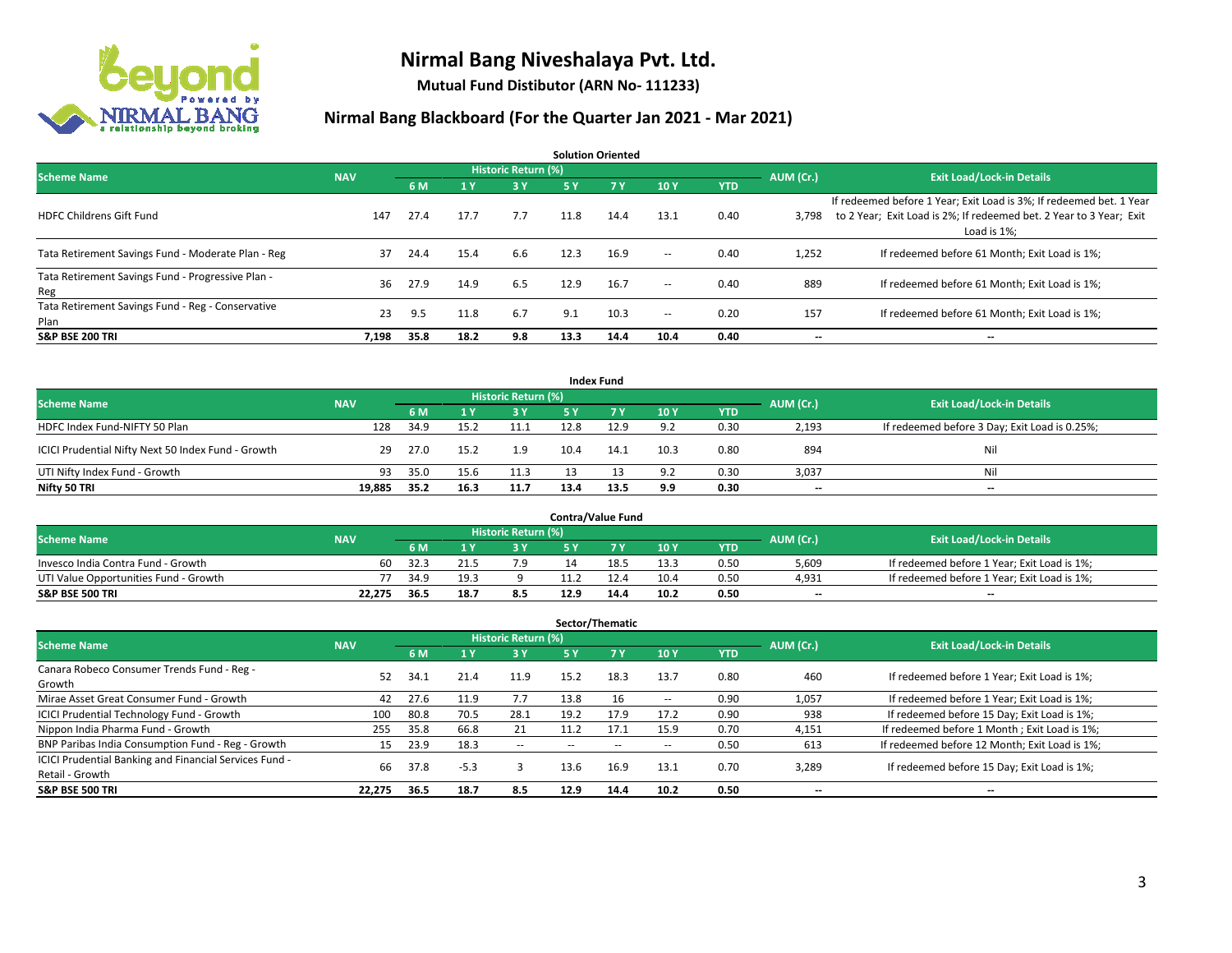

**Mutual Fund Distibutor (ARN No- 111233)**

| <b>Dynamic Asset Allocation Funds</b>                      |            |      |      |                     |               |        |      |            |                          |                                               |  |  |  |
|------------------------------------------------------------|------------|------|------|---------------------|---------------|--------|------|------------|--------------------------|-----------------------------------------------|--|--|--|
| <b>Scheme Name</b>                                         | <b>NAV</b> |      |      | Historic Return (%) |               |        |      |            | AUM (Cr.)                | <b>Exit Load/Lock-in Details</b>              |  |  |  |
|                                                            |            | 6 M  |      | 73 Y.               | 5 Y           | 7Y     | 10Y  | <b>YTD</b> |                          |                                               |  |  |  |
| ICICI Prudential Balanced Advantage Fund - Reg -<br>Growth | 43         | 19.9 | 11.7 | 8.3                 | 10.1          | 12.1   | 11.6 | 0.10       | 27,647                   | If redeemed before 1 Year; Exit Load is 1%;   |  |  |  |
| Nippon India Balanced Advantage Fund - Growth              | 105        | 19.6 | 11.3 | 6.9                 | 9.9           | 12.3   | 9.5  | 0.20       | 2,856                    | If redeemed before 12 Month; Exit Load is 1%; |  |  |  |
| Edelweiss Balanced Advantage Fund - Growth                 | 30         | 22.5 | 22.7 | 10.6                | 10.4          | 12     | 10.2 | 0.30       | 1,924                    | If redeemed before 365 Day; Exit Load is 1%;  |  |  |  |
| Kotak Balanced Advantage Fund - Reg - Growth               | 13         | 17.6 | 13.6 | $\sim$ $-$          | $\sim$ $\sim$ | $\sim$ | --   | 0.10       | 5,180                    | If redeemed before 1 Year; Exit Load is 1%;   |  |  |  |
| NIFTY 50 Hybrid Composite Debt 65:35 Index                 | 12.376     | 23.7 | 16.9 | 11.8                | 12.5          | 12.6   | 10   | 0.20       | $\overline{\phantom{a}}$ | $\overline{\phantom{a}}$                      |  |  |  |

| <b>Hybrid Aggressive</b>                        |            |      |                                  |      |      |      |        |            |           |                                               |  |  |  |  |
|-------------------------------------------------|------------|------|----------------------------------|------|------|------|--------|------------|-----------|-----------------------------------------------|--|--|--|--|
| <b>Scheme Name</b>                              | <b>NAV</b> |      | <b>Exit Load/Lock-in Details</b> |      |      |      |        |            |           |                                               |  |  |  |  |
|                                                 |            | 6 M  |                                  |      |      |      | 10Y    | <b>YTD</b> | AUM (Cr.) |                                               |  |  |  |  |
| Canara Robeco Equity Hybrid Fund - Growth       | 202        | 24.2 | 19.                              | 10.8 |      |      | 12.4   | 0.20       | 3,906     | If redeemed before 1 Year; Exit Load is 1%;   |  |  |  |  |
| SBI Equity Hybrid Fund - Growth                 | 165        | 23.6 | 13.1                             | 8.8  |      |      | 11.9   | 0.30       | 34,353    | If redeemed before 12 Month; Exit Load is 1%; |  |  |  |  |
| Mirae Asset Hybrid - Equity Fund - Reg - Growth | 18         | 24.4 | 13.8                             | 9.2  | 12.3 | $-$  | $\sim$ | 0.30       | 4,139     | If redeemed before 1 Year; Exit Load is 1%;   |  |  |  |  |
| NIFTY 50 Hybrid Composite Debt 65:35 Index      | 12.376     | 23.7 | 16.9                             | 11.8 | 12.5 | 12.6 | 10     | 0.20       | $- -$     | $\overline{\phantom{a}}$                      |  |  |  |  |

| Gold                                    |            |     |      |                     |      |     |                          |      |                          |                                                                  |  |  |  |  |
|-----------------------------------------|------------|-----|------|---------------------|------|-----|--------------------------|------|--------------------------|------------------------------------------------------------------|--|--|--|--|
| <b>Scheme Name</b>                      | <b>NAV</b> |     |      | Historic Return (%) |      |     |                          |      | AUM (Cr.)                | <b>Exit Load/Lock-in Details</b>                                 |  |  |  |  |
|                                         |            | 6 M |      | 3 Y                 | 5 V  |     | 10Y                      | YTD  |                          |                                                                  |  |  |  |  |
| <b>HDFC Gold Fund - Growth</b>          | 16         |     |      | 18                  | 13.3 | 6.5 |                          | 0.0  | 1,005                    | If redeemed before 6 Months; Exit Load is 2%; If redeemed bet. 6 |  |  |  |  |
|                                         |            |     |      |                     |      |     | $\overline{\phantom{a}}$ |      |                          | Months to 12 Months; Exit Load is 1%;                            |  |  |  |  |
| Kotak Gold Fund - Reg - Growth          |            |     |      | 18.9                |      | 6.6 | $\overline{\phantom{a}}$ | 0.30 | 749                      | If redeemed before 1 Year; Exit Load is 1%;                      |  |  |  |  |
| Nippon India Gold Savings Fund - Growth |            |     |      | 17.8                |      | 6.4 | $\overline{\phantom{a}}$ | 0.10 | 1,302                    | If redeemed before 15 Day; Exit Load is 1%;                      |  |  |  |  |
| <b>Prices of Gold</b>                   | 50.040     | 2.7 | 28.2 | 19.4                | 14.8 | 7.9 | 9.2                      | 0.10 | $\overline{\phantom{a}}$ | --                                                               |  |  |  |  |

| <b>Arbitrage Fund</b>                      |            |     |      |  |                            |  |  |                          |            |           |                                                 |  |  |  |
|--------------------------------------------|------------|-----|------|--|----------------------------|--|--|--------------------------|------------|-----------|-------------------------------------------------|--|--|--|
| <b>Scheme Name</b>                         | <b>NAV</b> |     |      |  | <b>Historic Return (%)</b> |  |  |                          |            | AUM (Cr.) | <b>Exit Load/Lock-in Details</b>                |  |  |  |
|                                            |            |     | 1 M. |  | 6 M                        |  |  | <b>3Y</b>                | <b>YTD</b> |           |                                                 |  |  |  |
| IDFC Arbitrage Fund - Reg - Growth         |            | 25. | -21  |  |                            |  |  |                          | $-17.60$   | 7,084     | If redeemed before 1 Month; Exit Load is 0.25%; |  |  |  |
| Kotak Equity Arbitrage Fund - Reg - Growth |            | 29  | -3.4 |  |                            |  |  | 5.5                      | $-17.90$   | 15,302    | If redeemed before 30 Day; Exit Load is 0.25%;  |  |  |  |
| Tata Arbitrage Fund - Reg - Growth         |            |     |      |  | 3.5                        |  |  | $\overline{\phantom{a}}$ | $-15.70$   | 2,487     | If redeemed before 30 Day; Exit Load is 0.25%;  |  |  |  |
| Nippon India Arbitrage Fund - Growth       |            | 21  |      |  |                            |  |  |                          | $-17.10$   | 8,178     | If redeemed before 1 Month; Exit Load is 0.25%; |  |  |  |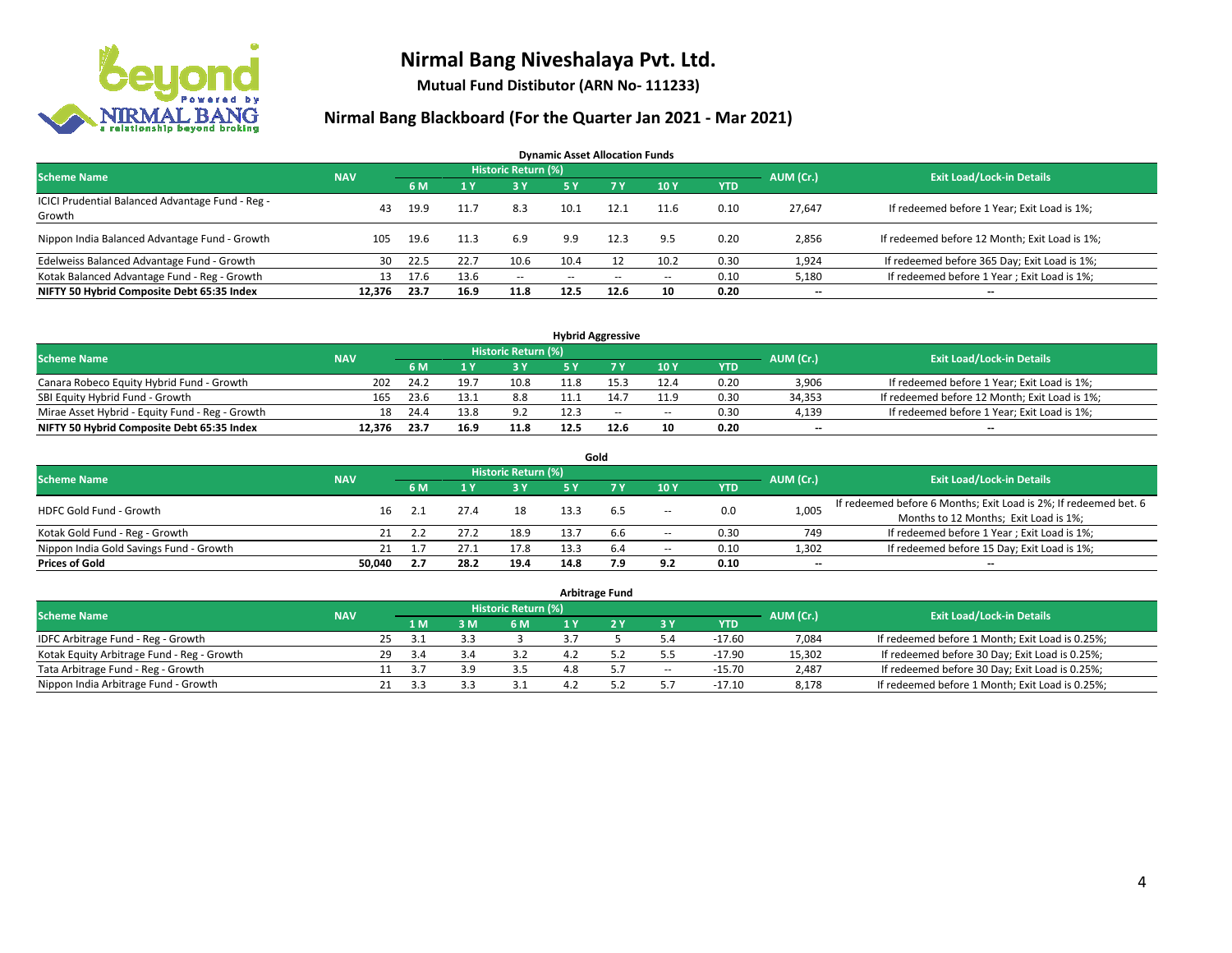

**Mutual Fund Distibutor (ARN No- 111233)**

| <b>Overnight Fund</b>                          |            |     |     |                            |     |     |            |                 |                          |                                  |  |  |  |  |
|------------------------------------------------|------------|-----|-----|----------------------------|-----|-----|------------|-----------------|--------------------------|----------------------------------|--|--|--|--|
| <b>Scheme Name</b>                             | <b>NAV</b> |     |     | <b>Historic Return (%)</b> |     |     | <b>YTM</b> | <b>Avg</b>      | AUM (Cr.)                | <b>Exit Load/Lock-in Details</b> |  |  |  |  |
|                                                |            | 1W  | 2 W | l M                        | 3 M | 1Y  |            | <b>Maturity</b> |                          |                                  |  |  |  |  |
| IDFC Overnight Fund - Reg - Growth             | 1.087      | 2.7 | 2.9 | 2.9                        | 2.8 | 3.2 | 2.78       | 0.01            | 1,914                    | Nil                              |  |  |  |  |
| Tata Overnight Fund - Reg - Growth             | 1,076      | 2.9 |     |                            | 2.9 | 3.3 | 2.86       | 0.01            | 2,094                    | Nil                              |  |  |  |  |
| SBI Overnight Fund - Growth                    | 3,295      | 2.8 | 2.9 | 2.9                        | 2.9 |     | 2.9        | 0.00            | 9,183                    | Nil                              |  |  |  |  |
| ICICI Prudential Overnight Fund - Reg - Growth | 110        | 2.8 | 2.9 | 2.9                        | 2.8 |     | 2.89       |                 | 7,708                    | Nil                              |  |  |  |  |
| Nippon India Overnight Fund - Reg - Growth     | 109        | 2.9 | 2.9 | 2.9                        | 2.9 |     | 2.99       | 0.00            | 4,173                    | Nil                              |  |  |  |  |
| <b>CRISIL Liquid Fund Index</b>                | $- -$      | 3.7 | 3.7 | 3.4                        | 3.6 | 4.6 | --         | --              | $\overline{\phantom{m}}$ | --                               |  |  |  |  |

| <b>Liquid Funds</b>                              |            |                |     |                            |     |      |                          |                          |                          |                                  |  |  |  |
|--------------------------------------------------|------------|----------------|-----|----------------------------|-----|------|--------------------------|--------------------------|--------------------------|----------------------------------|--|--|--|
| <b>Scheme Name</b>                               | <b>NAV</b> |                |     | <b>Historic Return (%)</b> |     |      | <b>YTM</b>               | Avg                      | AUM (Cr.)                | <b>Exit Load/Lock-in Details</b> |  |  |  |
|                                                  |            | 1 <sub>W</sub> | 2 W | 1 M                        | 3 M |      |                          | <b>Maturity</b>          |                          |                                  |  |  |  |
| Aditya Birla Sun Life Liquid Fund - Reg - Growth | 327        | -3.5           |     | 2.9                        |     |      | 3.01                     | 0.09                     | 34,971                   | *Ref Footnote                    |  |  |  |
| ICICI Prudential Liquid Fund - Reg - Growth      | 301        | 3.3            |     | 2.8                        |     | 4.   | 2.98                     | 0.10                     | 46,016                   | *Ref Footnote                    |  |  |  |
| Kotak Liquid Fund - Reg - Growth                 | 4,110      | 3.3            |     | 2.9                        |     | 4. . | 2.93                     | 0.08                     | 31,504                   | *Ref Footnote                    |  |  |  |
| Nippon India Liquid Fund - Growth                | 4,960      | -3.5           |     | 2.9                        |     | 4.   | 2.94                     | 0.08                     | 23,106                   | *Ref Footnote                    |  |  |  |
| Mahindra Manulife Liquid Fund - Reg - Growth     | 1,319      | 3.7            |     |                            |     | 4.:  | 3.05                     | 0.06                     | 2,050                    | *Ref Footnote                    |  |  |  |
| <b>CRISIL Liquid Fund Index</b>                  | $- -$      |                |     |                            | 3.6 | 4.6  | $\overline{\phantom{a}}$ | $\overline{\phantom{a}}$ | $\overline{\phantom{a}}$ | $-$                              |  |  |  |

| <b>Ultra Short Fund</b>                           |            |     |      |                            |     |                               |                          |                          |           |                                  |  |  |  |
|---------------------------------------------------|------------|-----|------|----------------------------|-----|-------------------------------|--------------------------|--------------------------|-----------|----------------------------------|--|--|--|
| <b>Scheme Name</b>                                | <b>NAV</b> |     |      | <b>Historic Return (%)</b> |     |                               | <b>YTM</b>               | Avg                      | AUM (Cr.) | <b>Exit Load/Lock-in Details</b> |  |  |  |
|                                                   |            | 1 M | 3 M  | 6 M                        | 1 Y | $\overline{3}$ $\overline{Y}$ |                          | <b>Maturity</b>          |           |                                  |  |  |  |
| HDFC Ultra Short Term Fund - Reg - Growth         | 12         | 3.2 | 4.5  | 4.8                        | 6.4 | $\sim$                        | 3.66                     | 0.44                     | 16,434    | Nil                              |  |  |  |
| ICICI Prudential Ultra Short Term Fund - Growth   | 21         | 3.5 |      | 5.7                        | 6.5 |                               | 4.61                     | 0.45                     | 9,030     | Nil                              |  |  |  |
| UTI Ultra Short Term Fund - Growth                | 3,233      | 3.8 | -4.6 | 4.5                        | 5.2 |                               | 5.11                     | 0.33                     | 1,557     | Ni                               |  |  |  |
| Aditya Birla Sun Life Savings Fund - Reg - Growth | 419        | 3.6 | 5.3  | 5.7                        |     |                               | 3.76                     | 0.52                     | 17,295    | Nil                              |  |  |  |
| <b>NIFTY Ultra Short Duration Debt Index</b>      | 4.221      | 3.2 | 4.1  | 4.1                        | 5.6 |                               | $\overline{\phantom{a}}$ | $\overline{\phantom{a}}$ | $- -$     | $-$                              |  |  |  |

| <b>Money Market Fund</b>                         |            |       |     |                            |                |             |                          |                 |           |                                               |  |  |  |  |
|--------------------------------------------------|------------|-------|-----|----------------------------|----------------|-------------|--------------------------|-----------------|-----------|-----------------------------------------------|--|--|--|--|
| <b>Scheme Name</b>                               | <b>NAV</b> |       |     | <b>Historic Return (%)</b> |                |             | <b>YTM</b>               | Avg             | AUM (Cr.) | <b>Exit Load/Lock-in Details</b>              |  |  |  |  |
|                                                  |            | 1 M   | 3 M | 6 M                        | 1 <sub>V</sub> | <b>23 V</b> |                          | <b>Maturity</b> |           |                                               |  |  |  |  |
| Aditya Birla Sun Life Money Manager Fund - Reg - | 282        | 3.3   | 4.3 | 4.7                        | 6.6            | 7.5         | 3.47                     | 0.34            | 12.717    | Nil                                           |  |  |  |  |
| Growth                                           |            |       |     |                            |                |             |                          |                 |           |                                               |  |  |  |  |
| SBI Savings Fund - Growth                        | 32         | 3.0   | 3.8 | 4.1                        | 5.6            | 6.8         | 3.5                      | 0.29            | 23,296    | If redeemed before 3 Days; Exit Load is 0.1%; |  |  |  |  |
| HDFC Money Market Fund - Growth                  | 4,379      | - 3.1 |     | 4.4                        | 6.5            |             | 3.3                      | 0.27            | 12,127    | Nil                                           |  |  |  |  |
| Tata Money Market Fund - Reg - Growth            | 3,605      | 3.2   | 4.2 | 4.5                        | 6.4            | 4.          | 3.47                     | 0.36            | 1,279     | Nil                                           |  |  |  |  |
| <b>CRISIL Liquid Fund Index</b>                  | $- -$      | 3.4   | 3.6 | 3.8                        | 4.6            | $-$         | $\overline{\phantom{a}}$ | $- -$           | $- -$     | $-$                                           |  |  |  |  |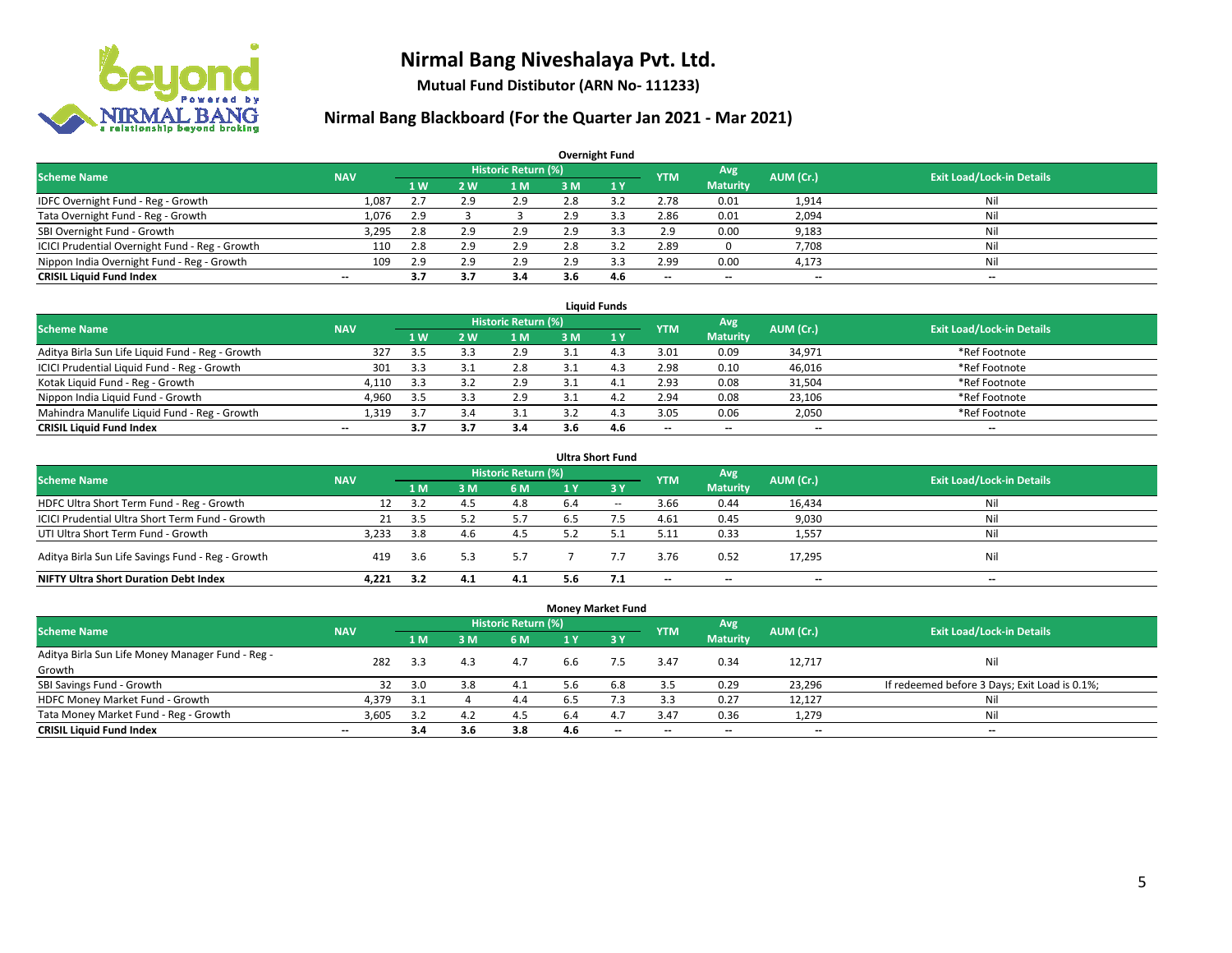

**Mutual Fund Distibutor (ARN No- 111233)**

| <b>Short Term Fund</b>                    |            |    |      |     |                            |      |                |            |                 |           |                                  |  |  |  |
|-------------------------------------------|------------|----|------|-----|----------------------------|------|----------------|------------|-----------------|-----------|----------------------------------|--|--|--|
| <b>Scheme Name</b>                        | <b>NAV</b> |    |      |     | <b>Historic Return (%)</b> |      |                | <b>YTM</b> | Avg             | AUM (Cr.) | <b>Exit Load/Lock-in Details</b> |  |  |  |
|                                           |            |    | 1 M. | 8 M | 6 M                        |      |                |            | <b>Maturity</b> |           |                                  |  |  |  |
| HDFC Short Term Debt Fund - Growth        |            | 25 | -62  | QQ  |                            | 10.9 | Q <sub>0</sub> | 5.41       | 3.55            | 16,907    | Ni                               |  |  |  |
| Nippon India Short Term Fund - Growth     |            | 41 | -5.3 |     | 7.6                        |      |                | 5.11       | 2.66            | 8,971     | Ni.                              |  |  |  |
| ICICI Prudential Short Term Fund - Growth |            | 46 | 5.5  |     | 8.4                        | 10.5 | 8.             | 5.11       | 3.50            | 22,802    | Nil                              |  |  |  |

| <b>Low Duration Fund</b>                     |            |       |  |                     |     |  |            |                 |           |                                  |  |  |  |  |
|----------------------------------------------|------------|-------|--|---------------------|-----|--|------------|-----------------|-----------|----------------------------------|--|--|--|--|
| <b>Scheme Name</b>                           | <b>NAV</b> |       |  | Historic Return (%) |     |  | <b>YTM</b> | Avg             | AUM (Cr.) | <b>Exit Load/Lock-in Details</b> |  |  |  |  |
|                                              |            | 1 M   |  | 6 M                 |     |  |            | <b>Maturity</b> |           |                                  |  |  |  |  |
| <b>HDFC Low Duration Fund - Growth</b>       | 45         | . ხ.ა |  | 7.6                 | 8.1 |  | 4.46       | 1.58            | 24,753    | Nil                              |  |  |  |  |
| ICICI Prudential Savings Fund - Reg - Growth | 415        | 7.8   |  | 7.6                 | 8.6 |  | 4.36       | 2.10            | 30,111    | Nil                              |  |  |  |  |
| Kotak Low Duration Fund - Std - Growth       | 2.615      |       |  | 6.2                 | ہ 7 |  | 4.17       | 0.86            | 14.064    | Nil                              |  |  |  |  |

| <b>Banking &amp; PSU Bond Funds</b>                 |            |     |      |      |                     |      |                |            |                 |           |                                  |  |  |  |
|-----------------------------------------------------|------------|-----|------|------|---------------------|------|----------------|------------|-----------------|-----------|----------------------------------|--|--|--|
| <b>Scheme Name</b>                                  | <b>NAV</b> |     |      |      | Historic Return (%) |      |                | <b>YTM</b> | Avg             | AUM (Cr.) | <b>Exit Load/Lock-in Details</b> |  |  |  |
|                                                     |            |     | 1 M. | ιм   | 6 M                 |      |                |            | <b>Maturity</b> |           |                                  |  |  |  |
| HDFC Banking and PSU Debt Fund - Reg - Growth       |            | 18  | 6.4  | 10.5 | 8.9                 | 10.5 | 8.8            | 5.43       | 3.88            | 10,652    | Nil                              |  |  |  |
| Tata Banking & PSU Debt Fund - Reg - Growth         |            |     |      |      | 8.2                 | 10.6 | $-$            | 5.14       | 3.81            | 488       | Nil                              |  |  |  |
| Kotak Banking and PSU Debt Fund - Reg - Growth      |            | 50. | 5.b  | 10.2 |                     | 10.4 | Q <sub>2</sub> | 5.31       | 3.83            | 10.215    | Nil                              |  |  |  |
| Nippon India Banking & PSU Debt Fund - Reg - Growth |            | 16  | 4.2  | Q    | ـ                   | 10.9 | O 3            | 5.06       | 4.64            | 7,101     | Nil                              |  |  |  |

| <b>Corporate Bond Funds</b>                         |            |    |      |     |                            |      |       |            |                 |           |                                  |  |  |  |
|-----------------------------------------------------|------------|----|------|-----|----------------------------|------|-------|------------|-----------------|-----------|----------------------------------|--|--|--|
| <b>Scheme Name</b>                                  |            |    |      |     | <b>Historic Return (%)</b> |      |       | <b>YTM</b> | Avg             | AUM (Cr.) | <b>Exit Load/Lock-in Details</b> |  |  |  |
|                                                     | <b>NAV</b> |    | 1 M  | M   | 6 M                        | 1 Y  | 73 Y  |            | <b>Maturity</b> |           |                                  |  |  |  |
| ICICI Prudential Corporate Bond Fund - Reg - Growth |            |    | 5.1  | Q.  |                            | 10.4 | 8.9   | 4.93       | 4.41            | 18,155    | Nil                              |  |  |  |
| IDFC Corporate Bond Fund - Reg - Growth             |            | 15 | 4.2  |     | 8.1                        | 11.6 | 8.7   | 4.88       | 3.30            | 22,668    | Nil                              |  |  |  |
| HDFC Corporate Bond Fund - Growth                   |            | 25 | 7.6  |     | 8.4                        | 11.7 | 9.5   | 5.15       | 4.61            | 26,279    | Nil                              |  |  |  |
| UTI Corporate Bond Fund - Reg - Growth              |            |    | -4.1 | 9.8 | 7.7                        | 10.9 | $- -$ |            | 3.27            | 2,533     | Nil                              |  |  |  |

| <b>Credit Risk Fund</b>                    |            |    |     |                                     |                            |                                       |           |            |                 |           |                                                                       |  |
|--------------------------------------------|------------|----|-----|-------------------------------------|----------------------------|---------------------------------------|-----------|------------|-----------------|-----------|-----------------------------------------------------------------------|--|
| <b>Scheme Name</b>                         | <b>NAV</b> |    |     |                                     | <b>Historic Return (%)</b> |                                       |           | <b>YTM</b> | Avg             | AUM (Cr.) | <b>Exit Load/Lock-in Details</b>                                      |  |
|                                            |            |    | 1 M | M                                   | 6 M                        |                                       | <b>3Y</b> |            | <b>Maturity</b> |           |                                                                       |  |
| ICICI Prudential Credit Risk Fund - Growth |            | 23 | 6.4 | 10.6                                | 10.3                       | 9.8                                   | 8.6       | 7.85       | 2.75            | 6,685     | If redeemed before 1 Year; Exit Load is 1%;                           |  |
|                                            |            |    |     | 2.62<br>8.3<br>8.55<br>10.8<br>12.6 |                            |                                       |           |            |                 | 6,480     | If redeemed before 12 Month; Exit Load is 1%; If redeemed bet. 12     |  |
| HDFC Credit Risk Debt Fund - Reg - Growth  |            | 18 |     |                                     |                            | Month to 18 Month; Exit Load is 0.5%; |           |            |                 |           |                                                                       |  |
|                                            |            |    |     |                                     |                            |                                       |           |            |                 |           | If redeemed before 12 Month; Exit Load is 3%; If redeemed bet. 12     |  |
| SBI Credit Risk Fund - Growth              |            | 34 | 5.9 |                                     | 10.1                       | 9.7                                   | 7.4       | 7.07       | 3.11            |           | 3,699 Month to 24 Month; Exit Load is 1.5%; If redeemed bet. 24 Month |  |
|                                            |            |    |     |                                     |                            |                                       |           |            |                 |           | to 36 Month; Exit Load is 0.75%;                                      |  |